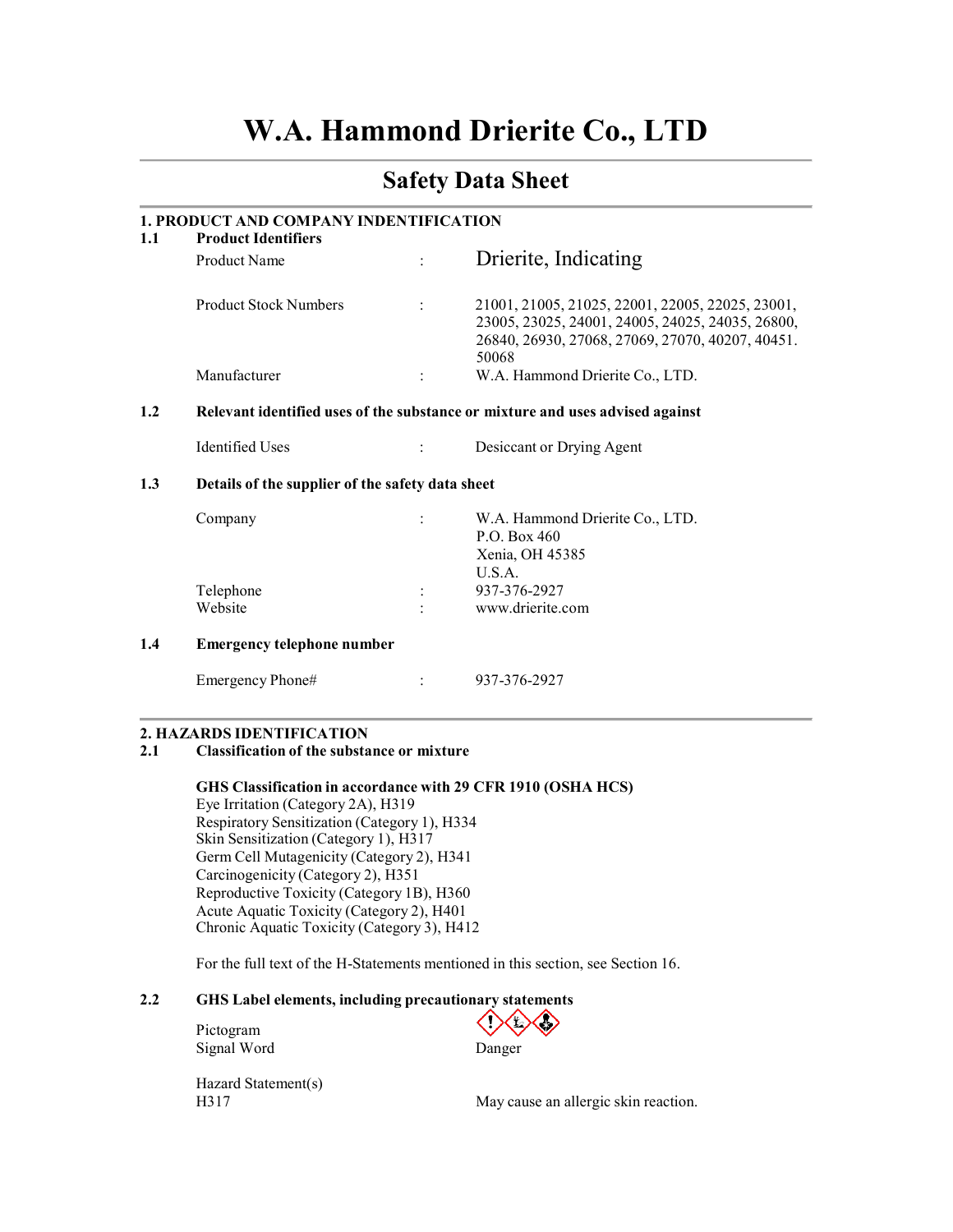| 2.2 Continued              |                                                                               |
|----------------------------|-------------------------------------------------------------------------------|
| H319                       | Causes serious eye irritation.                                                |
| H334                       | May cause allergy or asthma symptoms or breathing<br>difficulties if inhaled. |
| H341                       | Suspected of causing genetic defects.                                         |
| H351                       | Suspected of causing cancer.                                                  |
| H360                       | May damage fertility or the unborn child.                                     |
| H401                       | Toxic to aquatic life.                                                        |
| H412                       | Harmful to aquatic life with long lasting effects.                            |
| Precautionary Statement(s) |                                                                               |
| P <sub>201</sub>           | Obtain special instructions before use.                                       |
| P202                       | Do not handle until all safety precautions have been<br>read and understood.  |
| P <sub>261</sub>           | Avoid breathing dust, fumes, gas, mist, vapors, or<br>fumes.                  |
| P <sub>264</sub>           | Wash skin thoroughly after handling.                                          |
| P272                       | Contaminated work clothing should not be allowed<br>out of the workplace.     |
| P273                       | Avoid release to the environment.                                             |
| P <sub>280</sub>           | Wear protective gloves/eye protection/face protection                         |
| P285                       | In case of inadequate ventilation wear respiratory<br>protection.             |
| $P302 + P352$              | IF ON SKIN: Wash with plenty of soap and water.                               |
| $P304 + P341$              | IF INHALED: If breathing is difficult, remove victim                          |
|                            | to fresh air and keep at rest in a position comfortable<br>for breathing.     |
| $P305 + P351 + P338$       | IF IN EYES: Remove contacts, rinse cautiously with                            |
|                            | water for several minutes.                                                    |
| $P308 + P313$              | If exposed or concerned: Seek medical advice.                                 |
| $P333 + P313$              | If skin irritation persists: Seek medical attention.                          |
| $P337 + P313$              | If eye irritation persists: Seek medical attention.                           |
| P363                       | Wash contaminated clothing before reuse.                                      |
| P405                       | Store in a secure location.                                                   |
| P501                       | Dispose of contents/container to an approved waste                            |
|                            | disposal plant.                                                               |

# 2.3 Hazards not otherwise classified (HNOC) or not covered by GHS - None

# 3. COMPOSITION/INFORMATION ON INGREDIENTS<br>3.1 Substances

### **Substances**

| <b>Indicating Drierite Contents</b> | $CaSO4 > 98\% + CoCl2 < 2\%$ |
|-------------------------------------|------------------------------|
|                                     |                              |

### Non Hazardous Components

| Component              | <b>Classification</b> | Concentration |
|------------------------|-----------------------|---------------|
| <b>Calcium Sulfate</b> |                       |               |
| CAS-No. 7778-18-9      |                       | $>98\%$       |
| $EC-No.$ 231-900-3     |                       |               |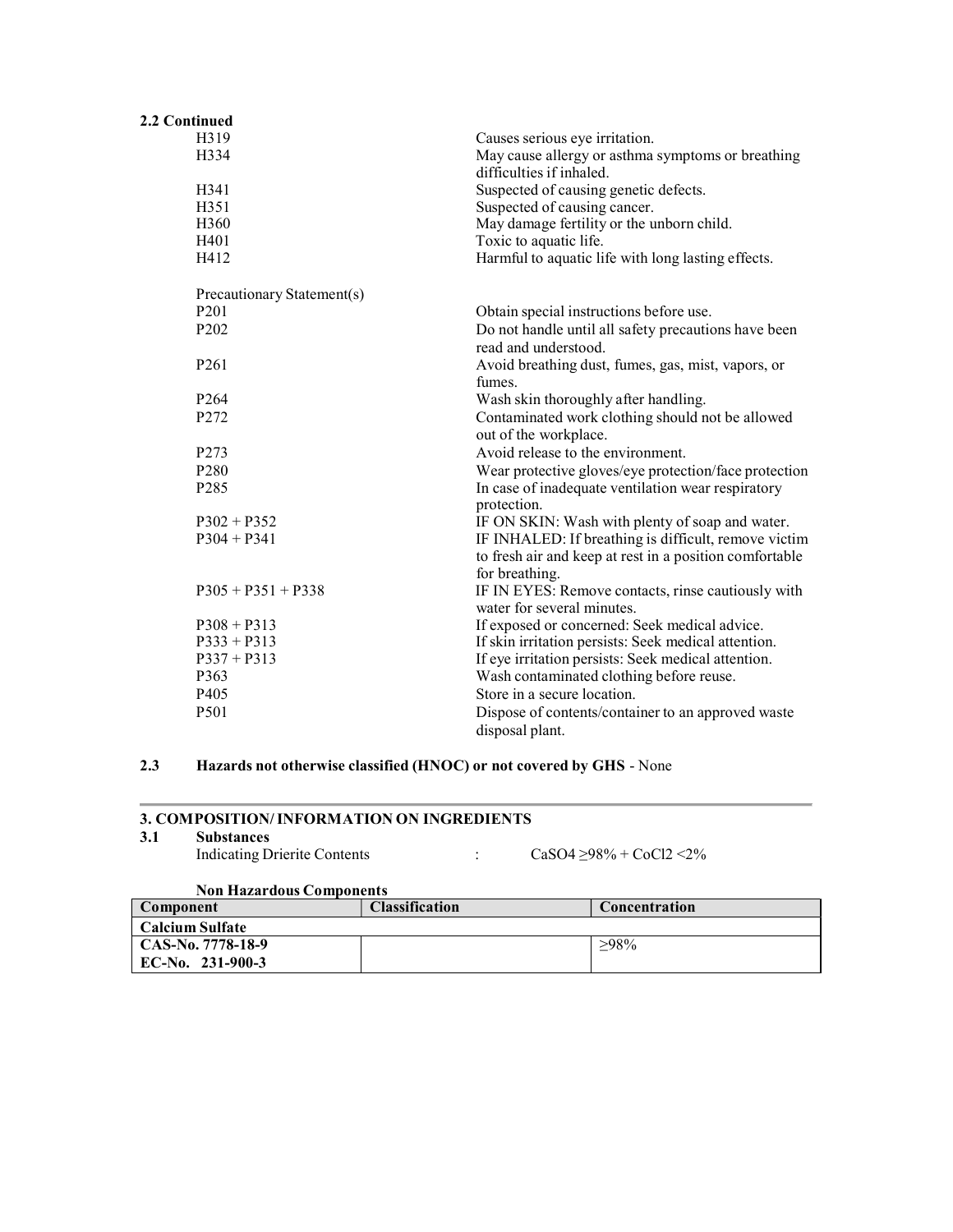#### 3.1 Continued Hazardous Components

| <b>Hazal dous Components</b>                         |                                 |               |  |  |  |
|------------------------------------------------------|---------------------------------|---------------|--|--|--|
| Component                                            | <b>Classification</b>           | Concentration |  |  |  |
| <b>Cobalt Dichloride</b>                             |                                 |               |  |  |  |
| CAS-No. 7646-79-9                                    | Acute Tox. 4; Eye Dam. 1; Resp. | $< 2\%$       |  |  |  |
| $EC-N0$ . 231-589-4                                  | Sens. 1; Skin Sens. 1; Muta. 2; |               |  |  |  |
| Index-No. 027-004-00-5                               | Carc. 1B; Repr. 1B; Aquatic     |               |  |  |  |
|                                                      | Acute 1; Aquatic Chronic 1;     |               |  |  |  |
|                                                      | H302, H317, H318, H334, H341,   |               |  |  |  |
|                                                      | H350, H360, H410                |               |  |  |  |
| $\overline{a}$ and $\overline{a}$ and $\overline{a}$ |                                 | __________    |  |  |  |

For the full text of the H-Statements mentioned in this Section, see Section 16.

#### 4. FIRST AID MEASURES

# 4.1 Description of First Aid Measures

#### General Advice

Move out of dangerous area. Consult a physician.

#### Inhalation

Move person into fresh air. Seek medical advice.

#### Skin Contact

Wash off with soap and water. If irritation develops consult a physician.

#### Eye Contact

Rinse thoroughly with water for at least 15 minutes. If irritation develops consult a physician.

#### Ingestion

Never give anything by mouth to an unconscious person. Rinse mouth with water. Consult a physician

#### 4.2 Most important symptoms and effects, both acute and delayed

The most important known symptoms and effects are described in the labeling (see section 2.2) and/or in section 11.

4.3 Indication of any immediate medical attention and special treatment needed No data available

# 5. FIREFIGHTING MEASURES 5.1 Suitable Extinguishing Media

Use water spray, alcohol resistant foam, dry chemical or carbon dioxide.

- 5.2 Special hazards arising from the substance or mixture Sulfur Oxides, Hydrogen Chloride Gas, Cobalt/Cobalt Oxides, Calcium Oxide
- 5.3 Advice for firefighters Wear self contained breathing apparatus for fire fighting if necessary.
- 5.4 Further Information

No data available

# 6. ACCIDENTAL RELEASE MEASURES 6.1 Personal precautions, protective equipment, and emergency procedures

Use personal protective equipment. Avoid dust formation. Avoid breathing vapors, mist, or gas. Ensure adequate ventilation. For personal protection see section 8.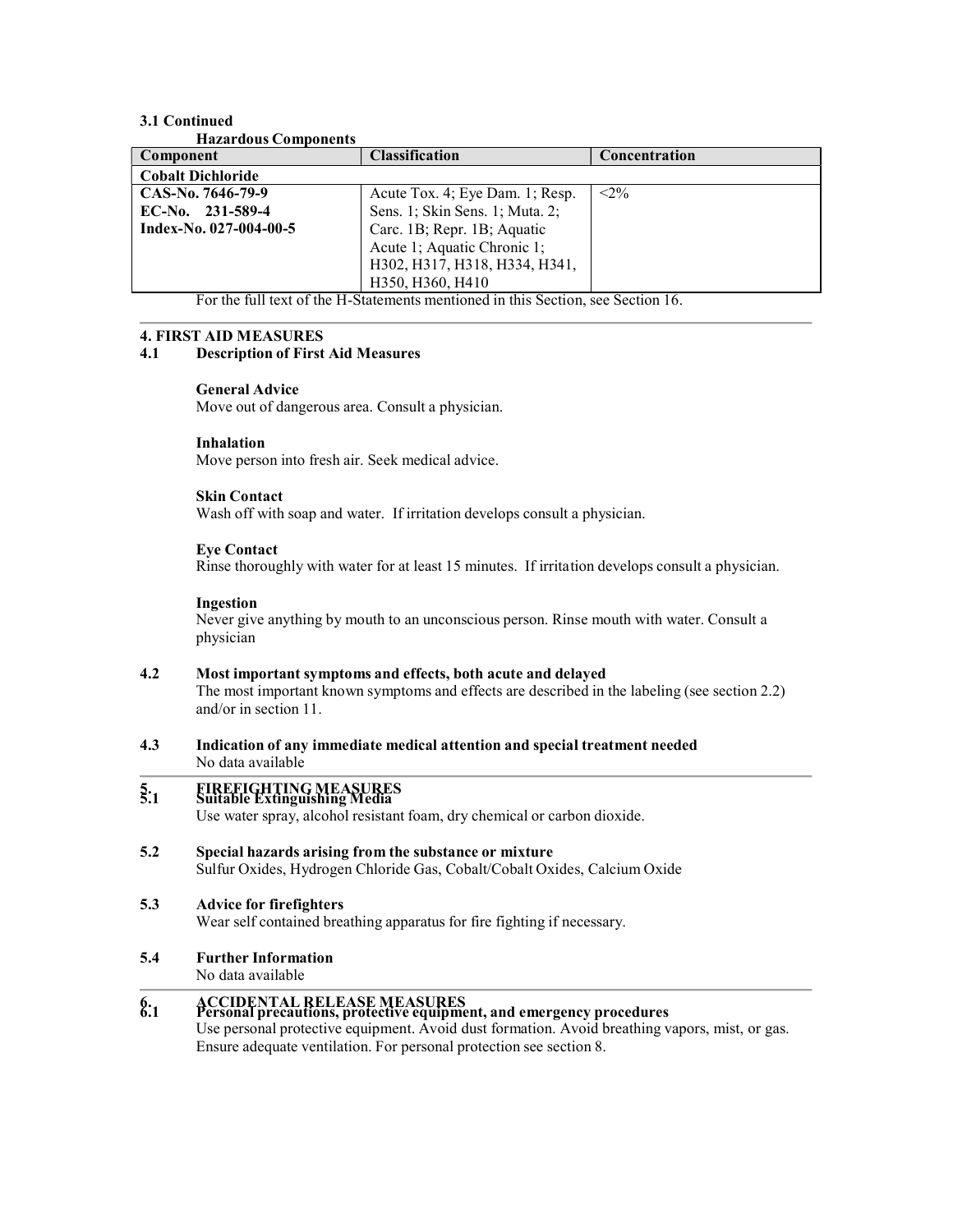# 6.2 Environmental precautions

Prevent further leakage or spillage if safe to do so. Do not let product enter drains. Discharge into the environment must be avoided.

# 6.3 Methods and materials for containment and cleaning up

Remove without creating dust. Keep in suitable containers for disposal.

#### 6.4 Reference to other sections

For disposal see section 13.

# 7. HANDLING AND STORAGE

### 7.1 Precautions for safe handling

Avoid contact with skin and eyes. Avoid formation of dust and aerosols. Provide appropriate exhaust ventilation at places where dust is formed. For precautions see section 2.2.

# 7.2 Conditions for safe storage, including any incompatibilities

Moisture sensitive. Keep container tightly closed in a dry and well-ventilated place. Storage class (TRGS 510): Non-combustible, acute toxic Cat. 3/Toxic Hazardous materials or hazardous materials causing chronic effects.

#### 7.3 Specific end use(s)

Apart from the uses mentioned in section 1.2 no other specific uses are stipulated.

### 8. EXPOSURE CONTROLS/PERSONAL PROTECTION

#### 8.1 Control Parameters

| Component         | $CAS-N0$ . | Value                                                        | Components with workplace control parameters<br><b>Control Parameters</b> | <b>Basis</b>                                           |
|-------------------|------------|--------------------------------------------------------------|---------------------------------------------------------------------------|--------------------------------------------------------|
| Calcium Sulfate   | 7778-18-9  | TWA                                                          | $15.000000$ mg/m3                                                         | USA. Occupational Exposure                             |
|                   |            |                                                              |                                                                           | Limts (OSHA) - Table Z-1                               |
|                   |            |                                                              |                                                                           | Limits for Air Contaminants                            |
|                   |            | <b>TWA</b>                                                   | 5.000000 mg/m3                                                            | USA. Occupational Exposure                             |
|                   |            |                                                              |                                                                           | Limits (OSHA) - Table-Z-1                              |
|                   |            |                                                              |                                                                           | Limits for Air Contaminants                            |
|                   |            | <b>TWA</b>                                                   | $10.000000$ mg/m3                                                         | USA. ACGIH Threshold Limit                             |
|                   |            |                                                              |                                                                           | Values (TLV)                                           |
|                   | Remarks    | Nasal Symptoms                                               |                                                                           |                                                        |
|                   |            | $5.000000$ mg/m3<br>TWA                                      |                                                                           | USA. NIOSH Recommended                                 |
|                   |            |                                                              |                                                                           | <b>Exposure Limits</b>                                 |
|                   |            |                                                              |                                                                           | Gypsum is the dihydrate form & Plaster of Paris is the |
|                   |            | hemihydrate form.                                            |                                                                           |                                                        |
|                   |            | TWA                                                          | $10.000000$ mg/m3                                                         | USA. NIOSH Recommended                                 |
|                   |            |                                                              |                                                                           | <b>Exposure Limits</b>                                 |
|                   |            |                                                              |                                                                           | Gypsum is the dihydrate form & Plaster of Paris is the |
|                   |            | hemihydrate form.                                            |                                                                           |                                                        |
|                   |            | <b>TWA</b><br>$10.000000$ mg/m3                              |                                                                           | USA. ACGIH Threshold Limit                             |
|                   |            |                                                              |                                                                           | Values (TLV)                                           |
|                   | Remarks    | Nasal Symptoms                                               |                                                                           |                                                        |
| Cobalt Dichloride | 7646-79-9  | TWA                                                          | $0.020000$ mg/m3                                                          | USA. ACGIH Threshold Limit                             |
|                   |            |                                                              |                                                                           | Values (TLV)                                           |
|                   |            | Pulmonary Function Asthma                                    |                                                                           |                                                        |
|                   |            | Myocardial Effects                                           |                                                                           |                                                        |
|                   |            | Substances for which there is a Biological Exposure Index or |                                                                           |                                                        |
|                   |            | Indices (See BEI® section)                                   |                                                                           |                                                        |
|                   |            | Confirmed animal carcinogen with unknown relevance to humans |                                                                           |                                                        |

# Components with workplace control parameters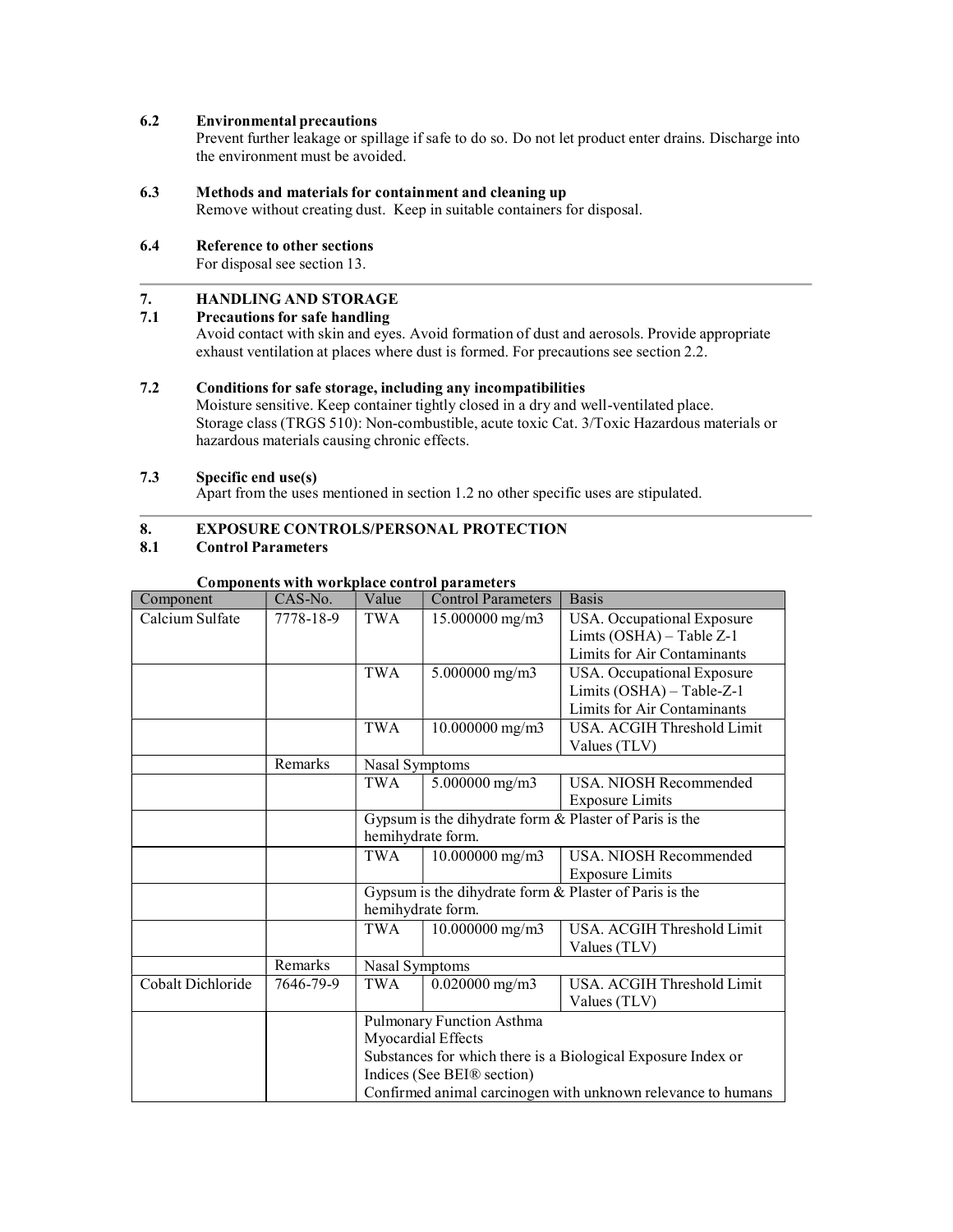### 8.2 Exposure Controls

#### Appropriate engineering controls

Handle in accordance with good industrial hygiene and safety practice. Wash hands before breaks and at the end of workday.

#### Personal protective equipment

Eye/Face Protection

Safety glasses with side-shields conforming to EN166. Use equipment for eye protection and approved under appropriate government standards such as NIOSH (US) or EN (EU).

# Skin Protection

Handle with gloves. Gloves must be inspected prior to use. Use proper glove removal technique (without touching glove's outer surface) to avoid skin contact with this product. Dispose of contaminated gloves after use in accordance with applicable laws and good laboratory practices. Wash and dry hands.

#### Body Protection

Protective work clothing.

#### Respiratory Protection

For nuisance exposures use type P95 (US) or type P1 (EU EN 143) particle respirator. For higher level protection use type OV/AG/P99 (US) or type ABEK-P2 (EU EN 143) respirator cartridges. Use respirators and components tested and approved under appropriate government standards such as NIOSH (US) or CEN (EU).

#### Control of Environmental Exposure

Prevent further leakage or spillage if safe to do so. Do not let product enter drains. Discharge into environment must be avoided.

# 9. PHYSICAL AND CHEMICAL PROPERTIES

# 9.1 Information on Basic Physical and Chemical Properties

| A) Appearance                                   | Form: Granular<br>Color: Blue/Pink |
|-------------------------------------------------|------------------------------------|
| B) Odor                                         | No Data Available                  |
| C) Odor Threshold                               | No Data Available                  |
| $D)$ pH                                         | No Data Available                  |
| E) Melting Point/Freezing Point                 | No Data Available                  |
| F) Initial Boiling Point and Boiling Range      | No Data Available                  |
| G) Flash Point                                  | No Data Available                  |
| H) Evaporation Rate                             | No Data Available                  |
| I) Flammability (Solid, Gas)                    | No Data Available                  |
| J) Upper/Lower Flammability or Explosive Limits | No Data Available                  |
| K) Vapor Pressure                               | Not Applicable                     |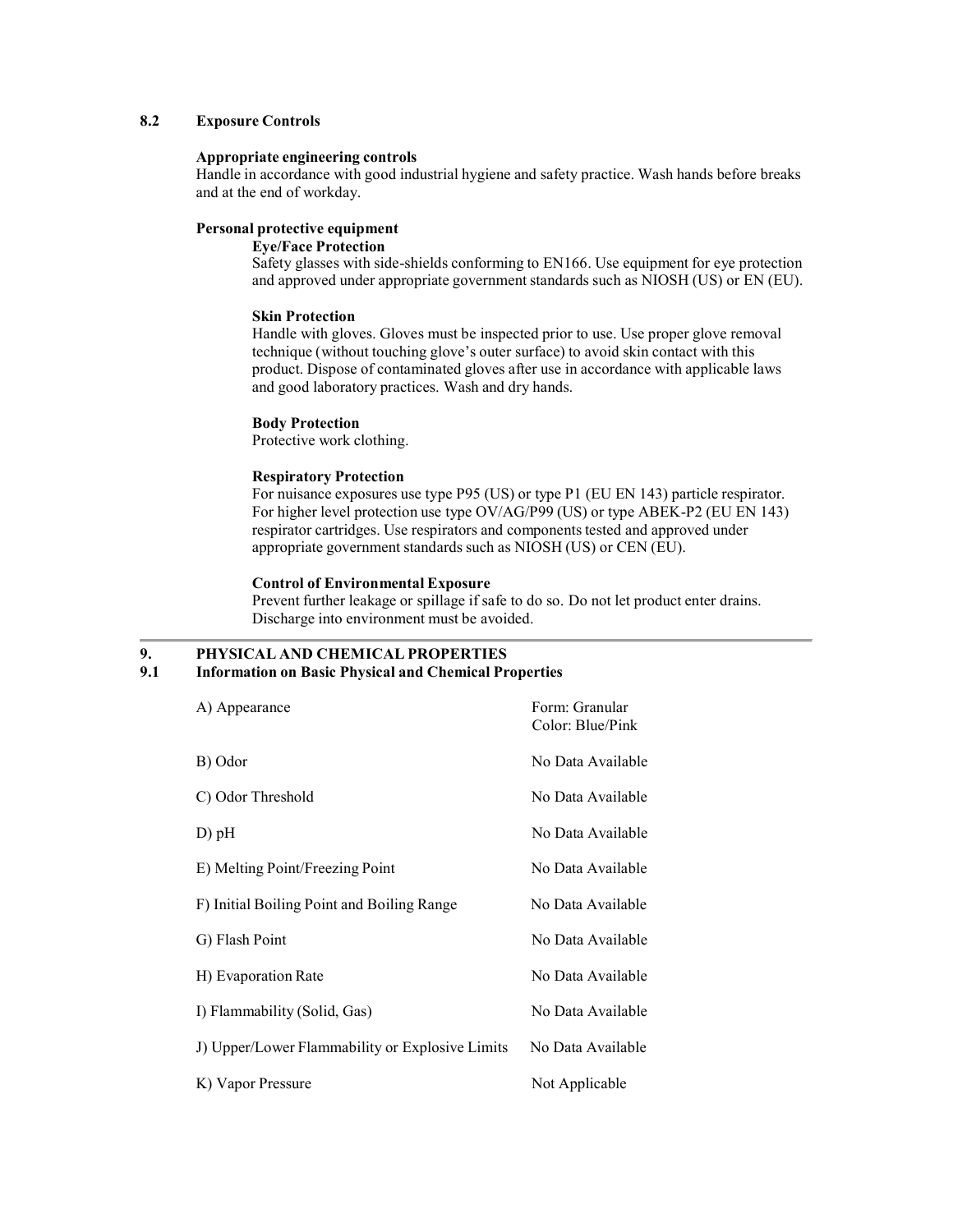# 9.1 Continued

| L) Vapor Density                           | No Data Available |
|--------------------------------------------|-------------------|
| M) Relative Density                        | $65$ lb/cuft      |
| N) Water Solubility                        | No Data Available |
| O) Partition Coefficient: N- Octanol/Water | No Data Available |
| P) Auto-Ignition Temperature               | No Data Available |
| Q) Decomposition Temperature               | No Data Available |
| R) Viscosity                               | No Data Available |
| S) Explosive Properties                    | No Data Available |
| T) Oxidizing Properties                    | No Data Available |
|                                            |                   |

9.2 Other Safety Information No Data Available

#### 10. STABILITY AND REACTIVITY<br>10.1 Reactivity Reactivity No Data Available

- 10.2 Chemical Stability Stable under recommended storage conditions.
- 10.3 Possibility of Hazardous Reactions No Data Available
- 10.4 Conditions to Avoid Exposure to moisture may affect product quality.

# 10.5 Incompatible Materials Oxidizing Agents, Alkali Metals, Ammonia (NH3)

10.6 Hazardous Decomposition Products SO3 @ 1450 C° Cl2 @ 318 C° In the event of a fire: See section 5

#### 11. TOXICOLOGICAL INFORMATION<br>11.1 Information on Toxicological Effects 11.1 Information on Toxicological Effects

|  | <b>Acute Toxicity</b> |  |  | No Data Available |
|--|-----------------------|--|--|-------------------|
|--|-----------------------|--|--|-------------------|

Inhalation: No Data Available

Dermal: No Data Available

# Skin Corrosion/Irritation

No Data Available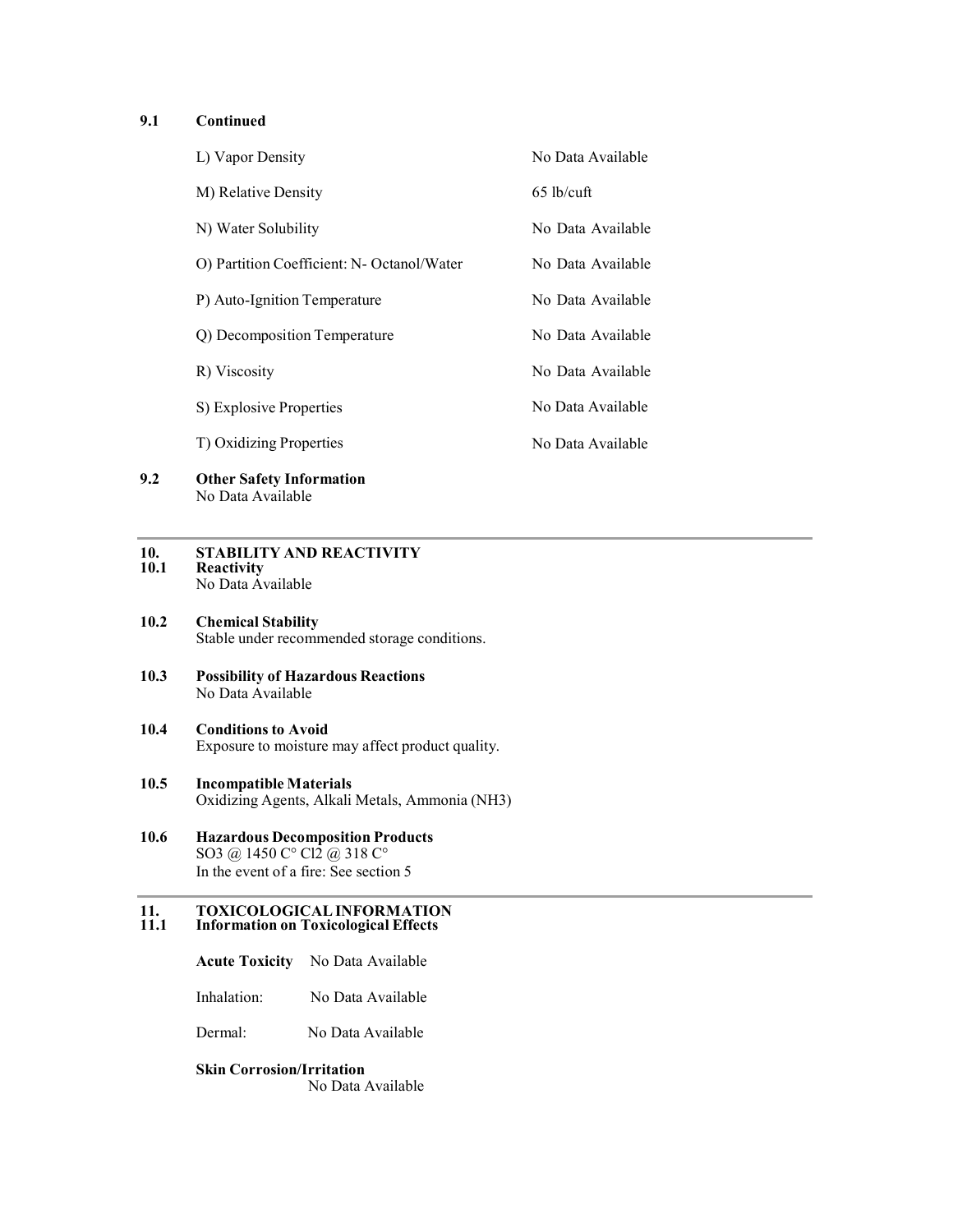#### 11.1 Continued

Serious Eye Damage/Eye Irritation No Data Available

Respiratory or Skin Sensitisation No Data Available

#### Germ Cell Mutagenicity

No Data Available

# **Carcinogenicity**

| IARC: | $2B -$ Group 2B: Possibly carcinogenic to humans (Cobalt dichloride)                                                                       |
|-------|--------------------------------------------------------------------------------------------------------------------------------------------|
| NTP:  | No component of this product present at levels greater than or equal to 0.1% is<br>identified as a known or anticipated carcinogen by NTP. |
| OSHA: | No component of this product present at levels greater than or equal to 0.1% is                                                            |

identified as a carcinogen or potential carcinogen by OSHA.

#### Reproductive Toxicity

No Data Available

#### Specific Target Organ Toxicity – Single Exposure No Data Available

#### Specific Target Organ Toxicity – Repeated Exposure No Data Available

# Aspiration Hazard

No Data Available

#### Additional Information

RTECS: Not Available To the best of our knowledge, the chemical, physical, and toxicological properties have not been thoroughly investigated.

# 12. ECOLOGICAL INFORMATION<br>12.1 Toxicity

# **Toxicity**

No Data Available

- 12.2 Persistence and Degradability No Data Available
- 12.3 Bioaccumulative Potential No Data Available
- 12.4 Mobility in Soil No Data Available
- 12.5 Results of PBT and vPvB Assessment PBT/vPvB Assessment not Available as chemical safety assessment not required/ not conducted.

# 12.6 Other Adverse Effects

Toxic to aquatic life with long lasting effects. An environmental hazard cannot be excluded in the event of unprofessional handling or disposal.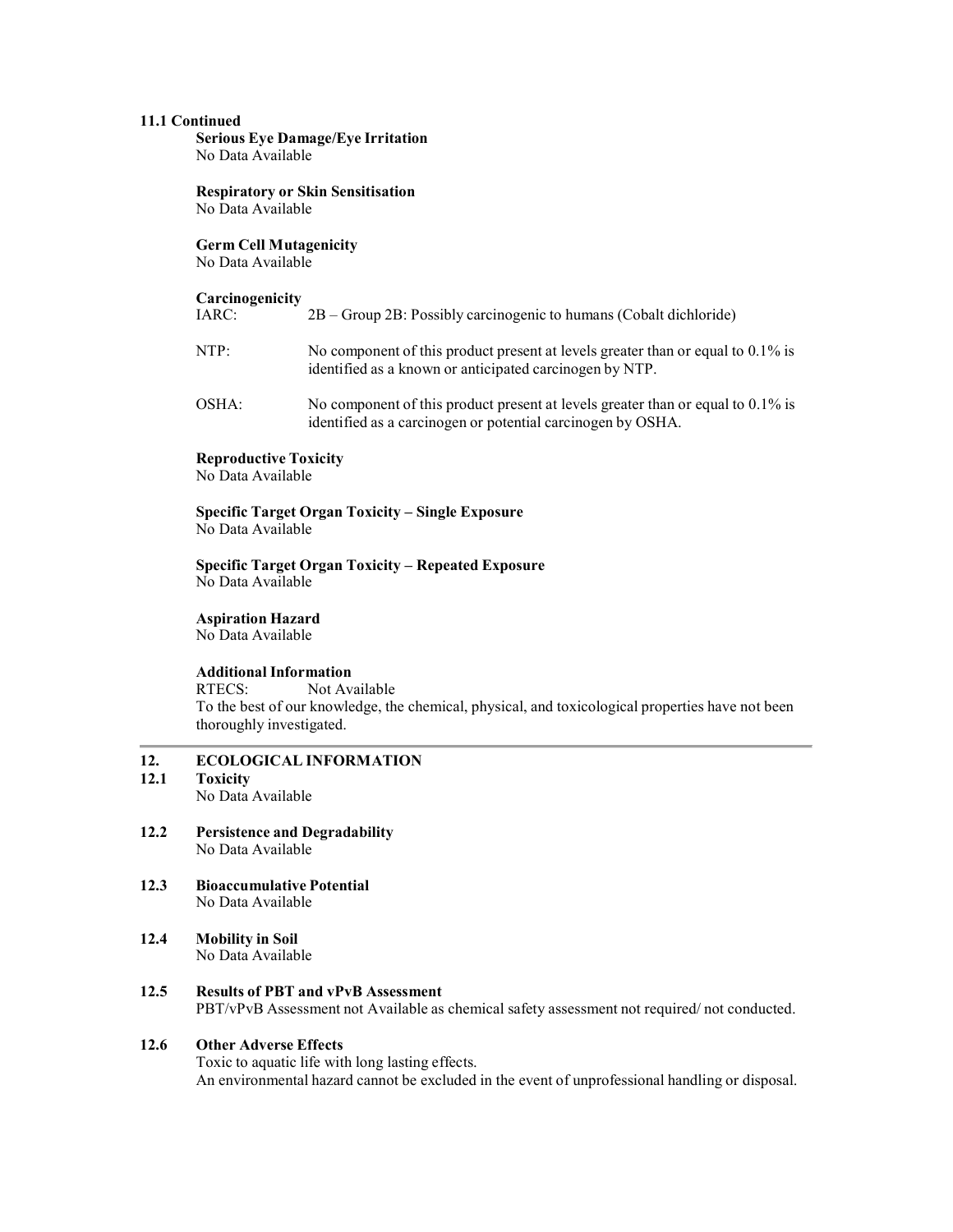#### 13. DISPOSABLE CONSIDERATIONS 13.1 Waste Treatment Methods

#### Product

These disposal guidelines are intended for the disposal of catalog size quantities only. Federal regulations may apply to empty container. State and/or local regulations may be different. Dispose of in accordance with all local, state, and federal regulations or contract with a licensed chemical disposal agency.

### Contaminated Packaging

Dispose of as unused product.

### 14. TRANSPORT INFORMATION

### DOT (US)

Not Dangerous Goods

**IMDG**<br>UN number: 3077 Class: 9 Packing Group: III EMS-No: F-A, S-F Proper shipping name: ENVIRONMENTALLY HAZARDOUS SUBSTANCE, SOLID, N.O.S. (Cobalt dichloride) Marine Pollutant: Yes Product falls under IMDG Code 3.3, Special Provision 969 which allows product to be shipped "not restricted". \*\*See further information\*\*\*

# IATA

UN number: 3077 Class: 9 Packing Group: III EMS-No: F-A, S-F Proper shipping name: ENVIRONMENTALLY HAZARDOUS SUBSTANCE, SOLID, N.O.S. (Cobalt dichloride) Marine Pollutant: Yes Product falls under Special Provision A197 which allows product to be shipped "not restricted". \*\*See further information\*\*

#### Further Information

\*\*Special Provision A197-is a special provision assigned to environmentally hazardous substances, UN 3077 and UN 3082 that allows these substances to be shipped as "not restricted" provided that the net quantity in any receptacle does not exceed 5 kg per package and the packaging used meets defined standards.

\*\*\*IMDG Code 3.3, Special Provision 969 is a special provision assigned to environmentally hazardous substances, UN 3077 and UN 3082 that allows these substances to be shipped as "not restricted" provided that the net quantity in any receptacle does not exceed 5 kg per package and the packaging used meets defined standards.

# 15. REGULATORY INFORMATION

#### SARA 302 Components

SARA 302: No chemicals in this material are subject to the reporting requirements of SARA Title III, Section 302.

#### SARA 313 Components

SARA 313: The following components are subject to reporting levels established by SARA Title III, Section 313:

Cobalt Dichloride CAS No. 7646-79-9 Revision Date: 2009-07-17

# SARA 311/312 Hazards

Acute Health Hazard, Chronic Health Hazard

#### Massachusetts Right to Know Components